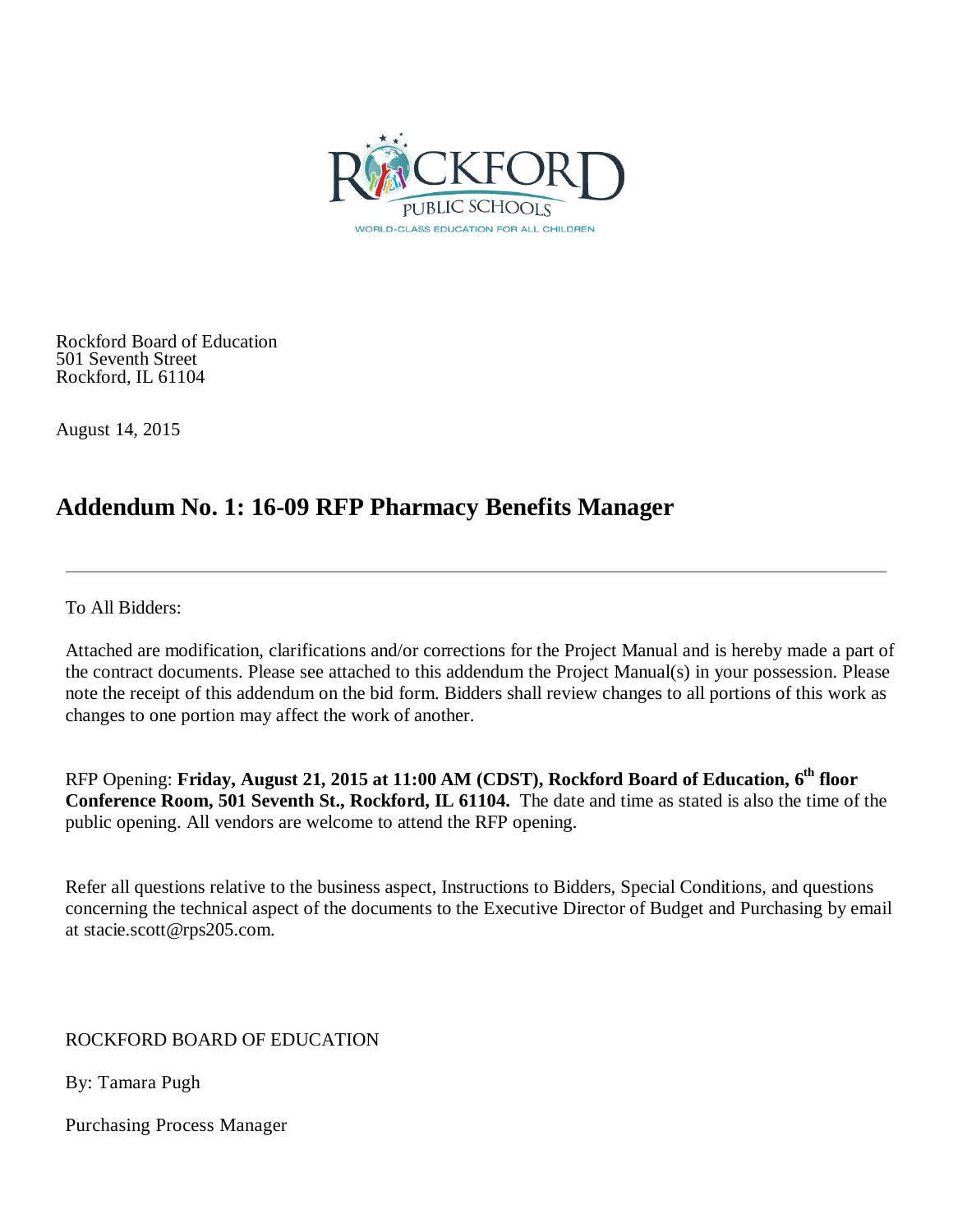#### **Rockford Public Schools**

#### **ADDENDUM ONE**

#### **ADDENDUM DATE: August 14, 2015**

#### **RE: RFP No. 16-09 Pharmacy Benefits Manager**

#### **REQUEST FOR INFORMATION RESPONSES:**

- 1. Would you please provide an extension for the completed submissions to allow time to review at least six months of claims data or high level historical utilization metrics (mail penetration, generic utilization) as well as census details? Time line is non-negotiable.
- 2. Will detailed claim data be released? Claim information will be made available though it may not be as detailed as requested. This information will go out the latest on Monday, August 17, 2015.
- 3. Please provide the proposal package, as applicable, in Microsoft Word format. The format in which the proposal was sent is the only format available.
- 4. Page 2 of the RFP states that 1 copy of the required forms and an electronic PDF version of the response should be submitted. However, page 28 indicates that 1 bound original, four copies, and 1 CD should be submitted. Please confirm that the submission instructions on page 28 are correct. Please also confirm that bound can mean use of a 3 ring notebook. Please follow the instructions on page 28.
- 5. Please confirm that the RFP response should follow the numbered outline beginning on page 28 and that each item, beginning with item 2, is to represent a separate section of the proposal package. That is correct, as stated in the RFP please make sure that all categories are in order as they are listed in the submittal requirements.
- 6. Does the District prefer that the required signed documents be placed in the end of the proposal package following the checklist on page 37? That is fine; all signed documents can follow the required forms checklist.
- 7. Please confirm that the questions presented in on pages 28-36 can be responded to on PBM letter head so long as the original question is retained, following the PBM response, in the order the items appear in the RFP. Confirmed
- 8. Is a copy of the PBM's insurance certificate required with the RFP submission, as is indicated in item 6 d. on page 30? Page 37 seems to indicate that this may only be necessary if awarded the contract. If it is required to submit an insurance certificate with the RFP response, please confirm that the District would only need to be included on the certificate upon award of the business and does not need to be named at the time of RFP submission. Yes, we do need confirmation of insurance, but the District would only need to be included on the certificate if awarded the business.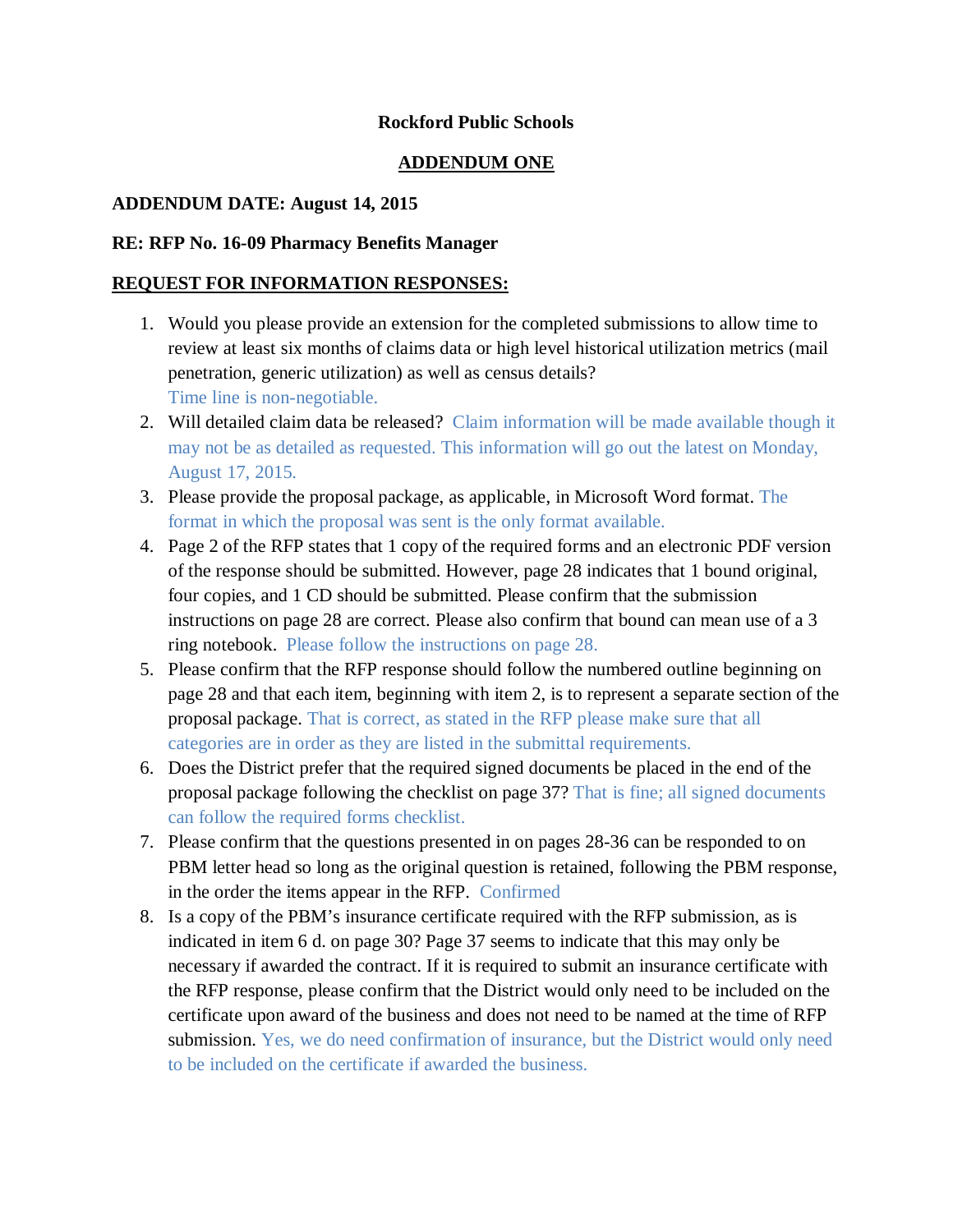- 9. Is the PBM required to meet any specific Minority, Women and disabled-owned business requirements? No
- 10. Please define the "Rockford Service Area." Approximately within a 100 mile radius of Rockford.
- 11. Please provide a census document. This information has been provided via the zip code census, no further census information will be provided, this information is included in the addendum.
- 12. Page 27, Limitations: Does the District intend to select more than 1 PBM? Only 1 PBM will be chosen
- 13. Page 28, Submittal Requirements: How should PBM outline exceptions to, or deviations from the specifications included in the RFP? Will the District accept any modifications, or proposed modifications, to the General Terms and Conditions and/or the Supplemental Terms and Conditions via redlines or should a unique document be prepared? Modifications to the General Terms and Conditions and/or the Supplemental Terms and Conditions that are specified in RFP document are non-negotiable
- 14. What information is the District hoping to see in response to item 7 e. on page 30? We want to understand both the member experience when accessing the pharmacy through the PBM as well as the process for the district as the employer. Please include mail order and retail processes. We also want to understand how customer service will operate and interact with employees and the district when issues arise.
- 15. Please confirm that by "claim form" in item 7 l. on page 31 the District means manual claim form. Confirmed
- 16. Please verify that the District wishes to obtain turnaround times from 2011 and 2012 in question 9.d. on page 31 over more recent data. Data should not be older than 2011 but you may use more up to date data as long as each year is a full 12 months.
- 17. Please confirm that items 10 a.-c. On page 31 are applicable to generic drugs dispensed from the PBM's mail service pharmacy. Confirmed
- 18. Please clarify if item 14 a. i. iii. Is in reference to electronic or manual claims. Yes it is electronic claims as indicated, though paper claim times would be helpful.
- 19. Please provide attachment 3.D.3 as referenced in 11 c on page 32 unless the Top 25 specialty list is to serve as such attachment. Top drug list will be provided with claim detail information.
- 20. Please confirm that Drug Pricing is to be provided for Retail 30, Retail 90, Mail Order and Specialty pharmacy services. Confirmed
- 21. Please confirm that references requested in 21 can be the same as the references requested in item 5. Correct
- 22. Please define "integrated program" as it appears on page 38 Integrated programs would refer to operating as the third party PBM and interacting with a traditionally fully insured entity and exchanging real time deductible and OPM information as required by the ACA.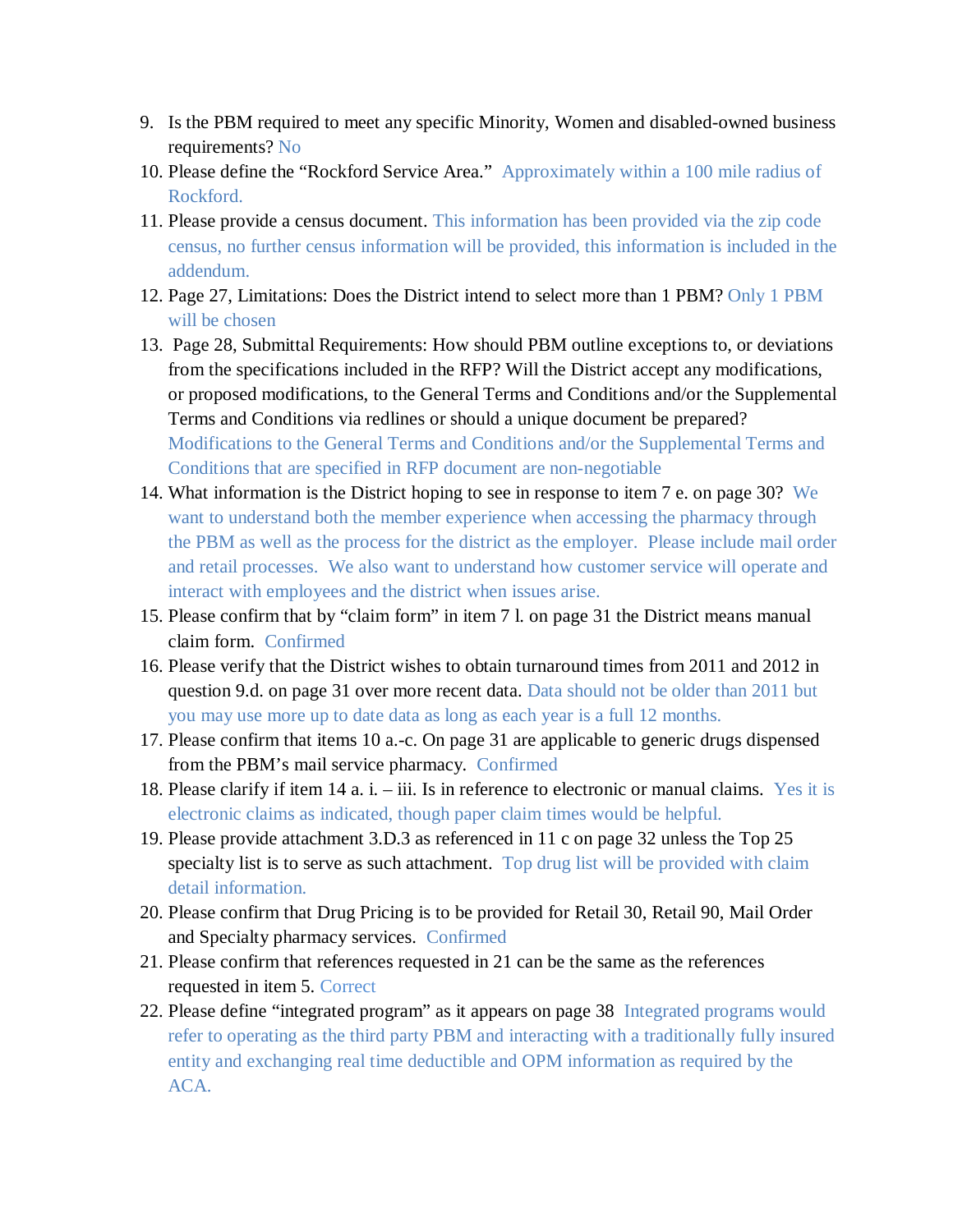- 23. Please confirm that by "fixed fee" on page 38 the District is referring to a fixed fee administrative fee for PBM services. We are looking for a fixed discount off of AWP, dispensing fees, and rebates off of brand-generic.
- 24. Page 38 references a Bid Offer Form and a Net Price that the District will pay. Please clarify which form is considered the Bid Offer Form and what the Net Price should be composed of as there does not appear to be a document that includes this information in the proposal package. The pricing would be included as part of your submission which is referenced on page 34, numbers 16, 17, and 18.
- 25. Will the formularies in place be available in Excel format? You will need to work from the formulary list in its currently provided format.
- 26. The RFP refers to claims data that will be available for this bid. As the incumbent has access to the district's specific claims utilization detail, we also respectfully request 6 - 12 months of claims detail (inclusive of fill date, drug name, quantity dispensed, days' supply, pharmacy name, pharmacy NPI/NABP, mail/retail indicator, etc.) in order to provide the most aggressive price and proposal possible. Can you please advise when this data will be available? Available claim data will be provided by August  $17<sup>th</sup>$  at the **latest**
- 27. There was not a claims file included in the RFP. We request the last 12 months of data. Here are the key 6 fields we need. Noted, please see response to previous question.
	- a. NDC
	- b. NABP or NPI #
	- c. Date of Fill
	- d. retail/mail
	- e. Day Supply
	- f. Quantity

If you want us to drill a little further we'd need the following:

- g. formulary indicator
- h. specialty indicator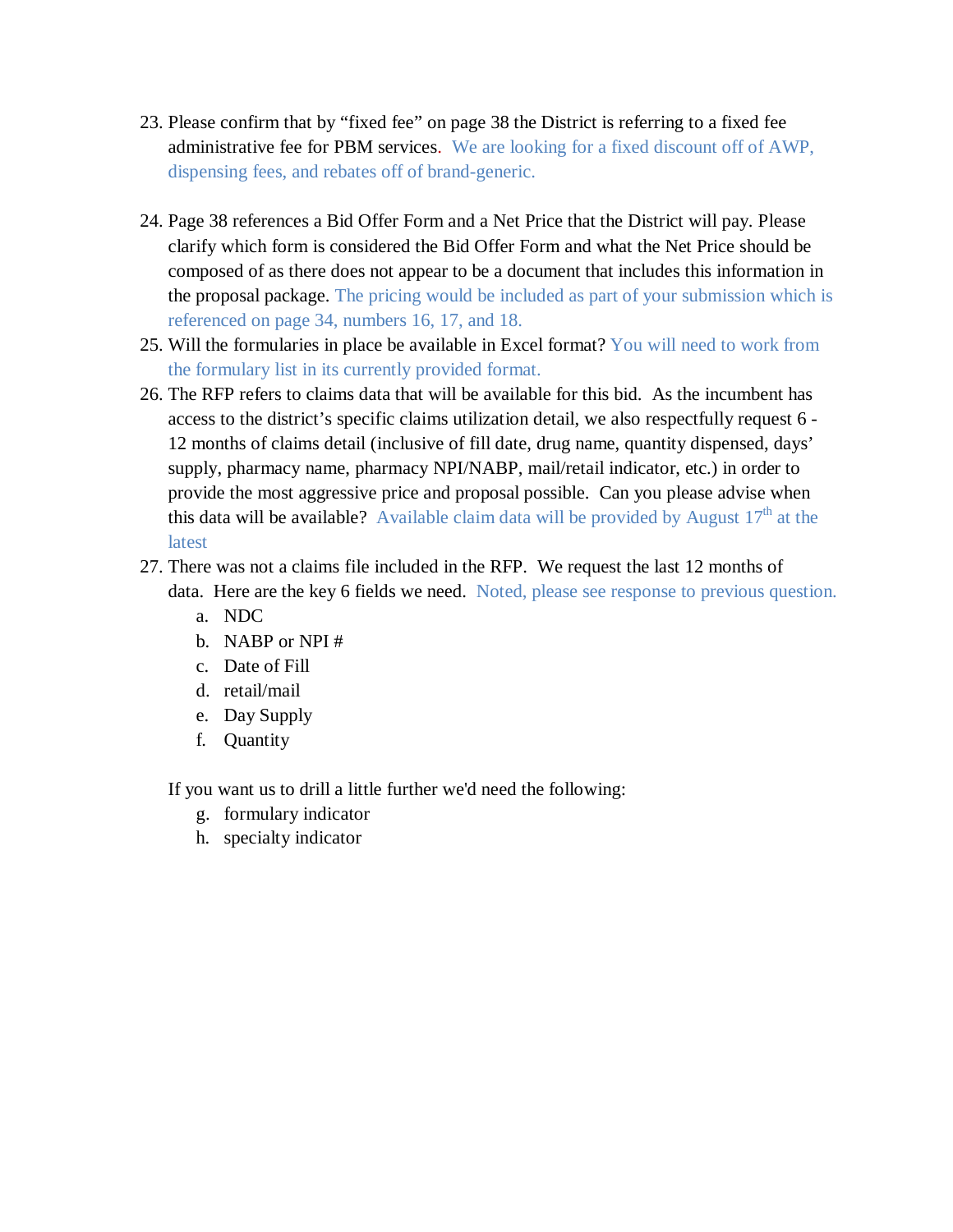## 1-1-16 ROCKFORD PUBLIC SCHOOLS ZIP CODES

| <u>Zip</u>   |                                       |
|--------------|---------------------------------------|
| 33903        | 1                                     |
| 34476        | 1                                     |
| <u>37738</u> | 1                                     |
| 38558        | $\mathbf 1$                           |
| 53024        | 1                                     |
| 53094        | $\mathbf{1}$                          |
| 53105        | $\ddot{\phantom{0}}$                  |
| 53115        | $\overline{\mathbf{c}}$               |
| 53188        | $\overline{\mathbf{1}}$               |
| 53191        | $\mathbf 1$                           |
| 53511        | 16                                    |
| 53520        | $\overline{\mathbf{c}}$               |
| 53541        |                                       |
| 53545        | $\frac{1}{2}$                         |
| 3546         | 5                                     |
| <u>53550</u> |                                       |
| 53585        | $\begin{array}{c} 1 \\ 1 \end{array}$ |
| 53590        | $\ddot{\phantom{0}}$                  |
| 53704        | $\mathbf{1}$                          |
| 55356        | $\mathbf{1}$                          |
| 56442        | $\mathbf{1}$                          |
| 60005        | 1                                     |
| 60010        | $\frac{1}{1}$                         |
| 60012        | $\mathbf{1}$                          |
| 60013        | $\overline{\mathbf{c}}$               |
| 60014        | 3                                     |
| 60030        | $\mathbf{1}$                          |
| 60033        | 5                                     |
| 60042        | $\overline{\mathbf{1}}$               |
| 60050        | 1                                     |
| 60051        | 1                                     |
| 60055        | $\frac{1}{2}$                         |
| 60073        | $\overline{c}$                        |
| 60074        | $\ddot{\phantom{1}}$                  |
| 60097        | $\ddot{\phantom{0}}$                  |
| 60098        | 6                                     |
| 60102        | $\overline{c}$                        |
| 60112        | 1                                     |
| 60115        | 11                                    |
| 60118        | $\mathbf{1}$                          |
| 60123        | 3                                     |
| 60124        | 5                                     |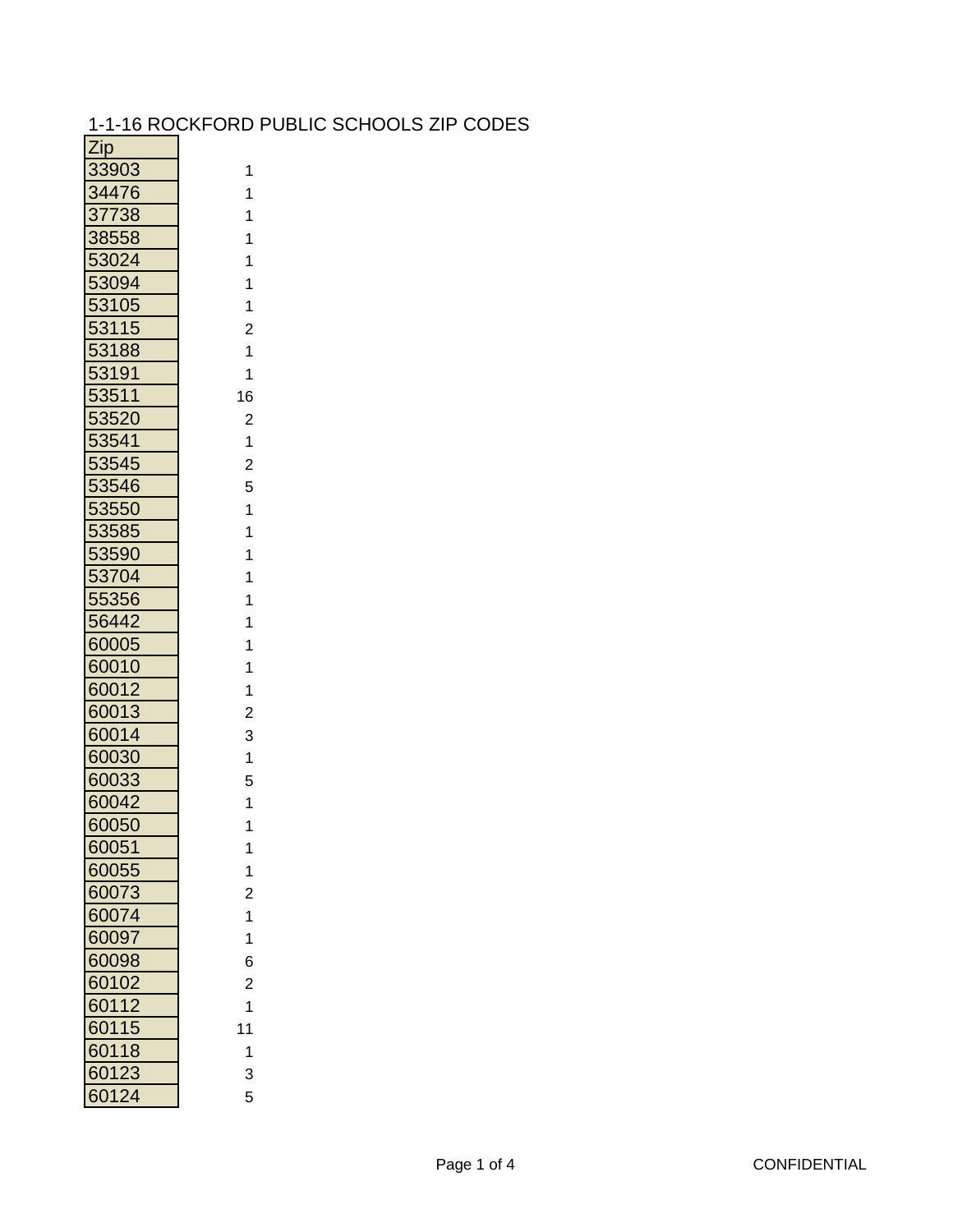| 60126          |  |
|----------------|--|
| 60135          |  |
| 60136          |  |
| 60140          |  |
| 60142          |  |
| 60145          |  |
| 60146          |  |
| 60152          |  |
| 60156          |  |
| 60169          |  |
| 60174          |  |
| 60175          |  |
| 60177          |  |
| 60178          |  |
| 60188          |  |
| 60193          |  |
| 60440          |  |
| 60461          |  |
| 60473          |  |
| 60504          |  |
| 60505          |  |
| 60506          |  |
| 60510          |  |
| 60538          |  |
| 60543          |  |
| 60546          |  |
| 60550          |  |
| 60623          |  |
| 60714          |  |
| 61006          |  |
| 61008          |  |
| 61010          |  |
| 61011          |  |
| 61012          |  |
| 61014          |  |
| 61016<br>61019 |  |
| 61020          |  |
| 61021          |  |
| 61024          |  |
| 61031          |  |
| 61032          |  |
| 61038          |  |
| 61039          |  |
|                |  |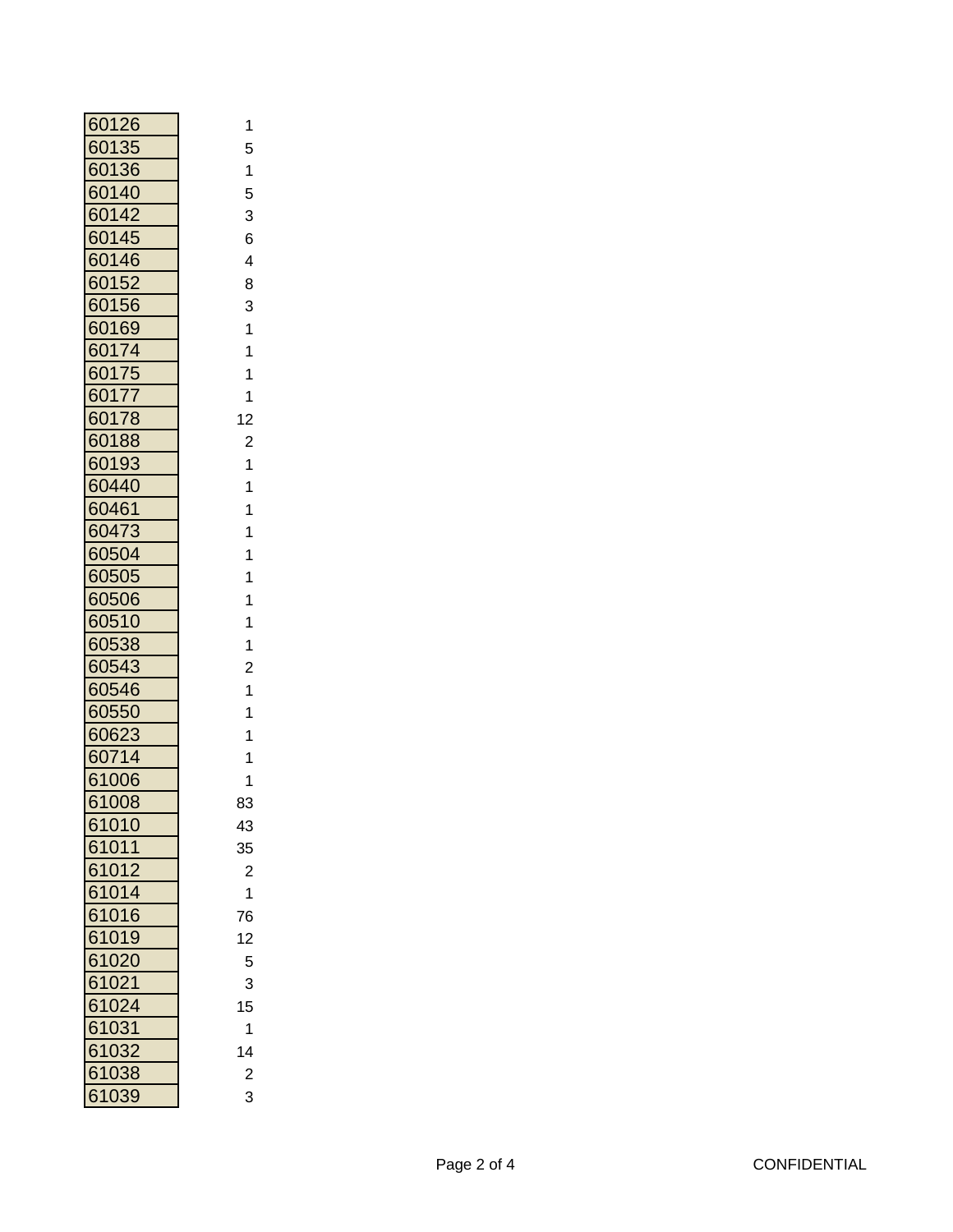| 61047                          | 4              |
|--------------------------------|----------------|
| 61<br>049                      | $\overline{c}$ |
| 052<br>61                      | 9              |
| 61<br>060                      | 1              |
| 61<br>061                      | 14             |
| 61<br>062                      | $\overline{c}$ |
| 61<br>063                      | 25             |
| 064<br>61                      | 1              |
| 61<br>065                      | 32             |
| 61068                          | 7              |
| 61<br>070                      | 5              |
| 072<br>61                      | 76             |
| 073<br>61                      | 153            |
| 61<br>077                      | 1              |
| 61<br>078                      | 1              |
| 61<br>080                      | 37             |
| 61081                          | 3              |
| 084<br>61                      | 22             |
| 61<br>088                      | 77             |
| 089<br>61                      | 1              |
| 61<br>101                      | 143            |
| 02<br>61<br>1                  | 133            |
| 103<br>61                      | 210            |
| 61<br>04<br>1                  | 99             |
| 61<br>05<br>1                  | 3              |
| 61<br>06                       | 1              |
| 61<br>07                       | 468            |
| 61<br>1<br>08                  | 328            |
| 61<br>09<br>1                  | 255            |
| 61<br>10<br>1                  | $\overline{c}$ |
| 61<br>1<br>$\overline{1}$<br>1 | 178            |
| 61114                          | 239            |
| 61115                          | 118            |
| 61125                          | $\overline{c}$ |
| 61126                          | 4              |
| 61131                          | 1              |
| 61132                          | $\overline{c}$ |
| 61250                          | 1              |
| 61270                          | 1              |
| 61348                          | 1              |
| 350<br>61                      | 1              |
| 61353                          | 1              |
| 61354                          | 1              |
| 61377                          | 1              |